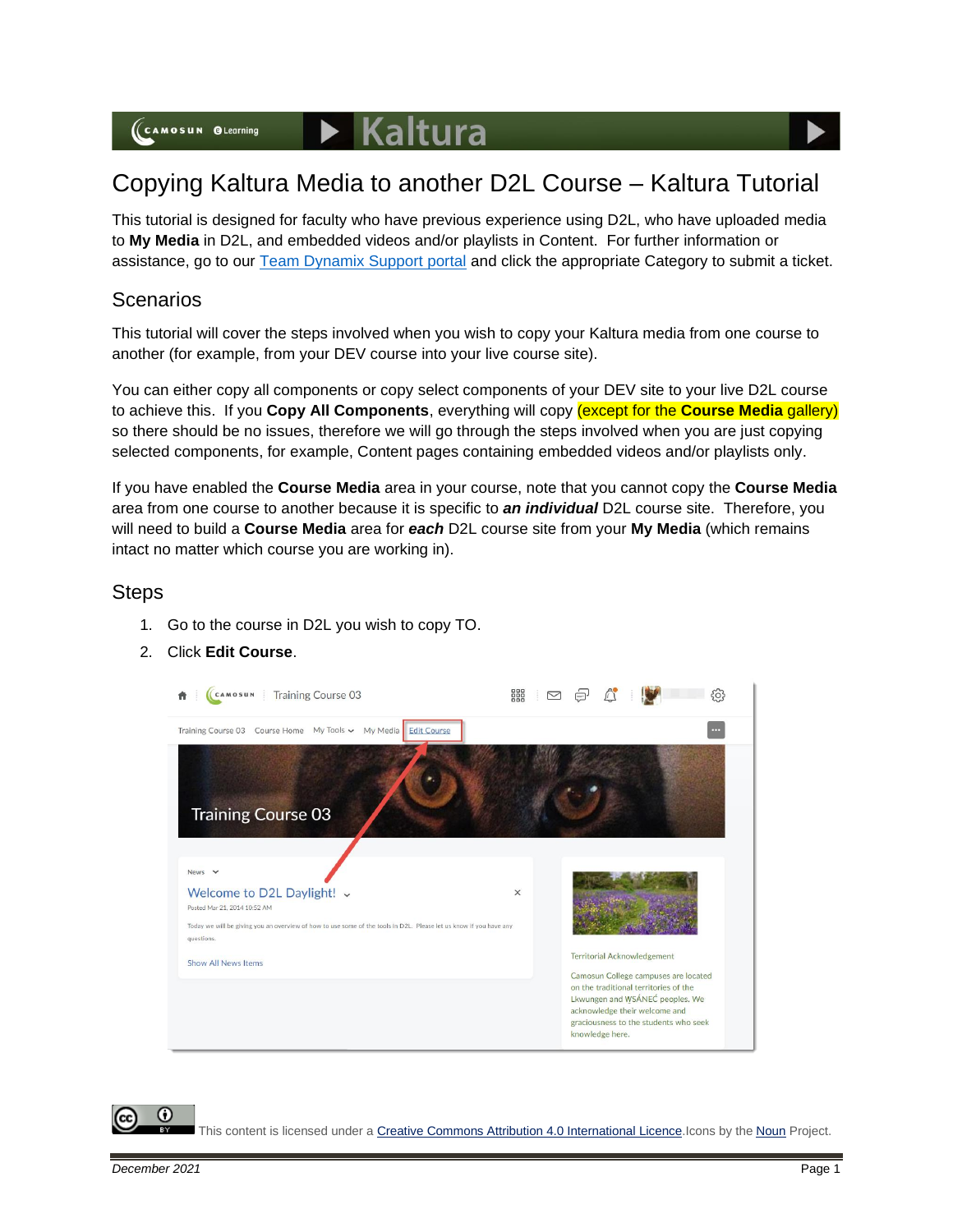3. Click **Import/Export/Copy Components**.

| <b>Course Administration</b> |                                  |                                           |  |  |  |  |
|------------------------------|----------------------------------|-------------------------------------------|--|--|--|--|
| Category<br>ame              |                                  |                                           |  |  |  |  |
| Site Setup                   |                                  |                                           |  |  |  |  |
| Course Offering Information  | <b>企</b> Homepages               | <b>Navigation &amp; Themes</b><br>$\circ$ |  |  |  |  |
| <b>III</b> Widgets           |                                  |                                           |  |  |  |  |
| <b>Site Resources</b>        |                                  |                                           |  |  |  |  |
| <b>图 Book Management</b>     | ÷<br>Calendar                    | <b>III</b> Content                        |  |  |  |  |
| <b>Course Builder</b>        | <b>图 External Learning Tools</b> | <b>Frequently Asked Questions</b><br>B    |  |  |  |  |
| <b>III</b> Glossary          | <b> 1</b> Import / Export / Copy | es Links                                  |  |  |  |  |
|                              | Components                       | <b>R</b> Manage Dates                     |  |  |  |  |
| <b>Manage Files</b>          |                                  |                                           |  |  |  |  |
| Learner Management           |                                  |                                           |  |  |  |  |
| <sub>គិ</sub> Attendance     | <b>■ Class Progress</b>          | E Classlist                               |  |  |  |  |
| Groups<br>ക്                 |                                  |                                           |  |  |  |  |

4. Click **Search for Offering**.

 $\equiv$ 

| Import/Export/Copy Components                                        |  |  |  |
|----------------------------------------------------------------------|--|--|--|
| What would you like to do?                                           |  |  |  |
| apy Components from another Org Unit<br>What san Org Unit?           |  |  |  |
| ourse to Copy:<br>Search for offering<br>Include protected resources |  |  |  |
| <b>View History</b>                                                  |  |  |  |
| Copy Components from Parent Template<br>What is a Parent Template?   |  |  |  |
| $\checkmark$ Include protected resources                             |  |  |  |
| <b>Export Components</b><br>Should Linclude course files?            |  |  |  |
| $\checkmark$ Include course files in the export package              |  |  |  |
| Import Component<br><b>Copy All Components</b><br>Select Components  |  |  |  |

This content is licensed under [a Creative Commons Attribution 4.0 International Licence.I](https://creativecommons.org/licenses/by/4.0/)cons by the [Noun](https://creativecommons.org/website-icons/) Project.

 $\overline{0}$ 

(cc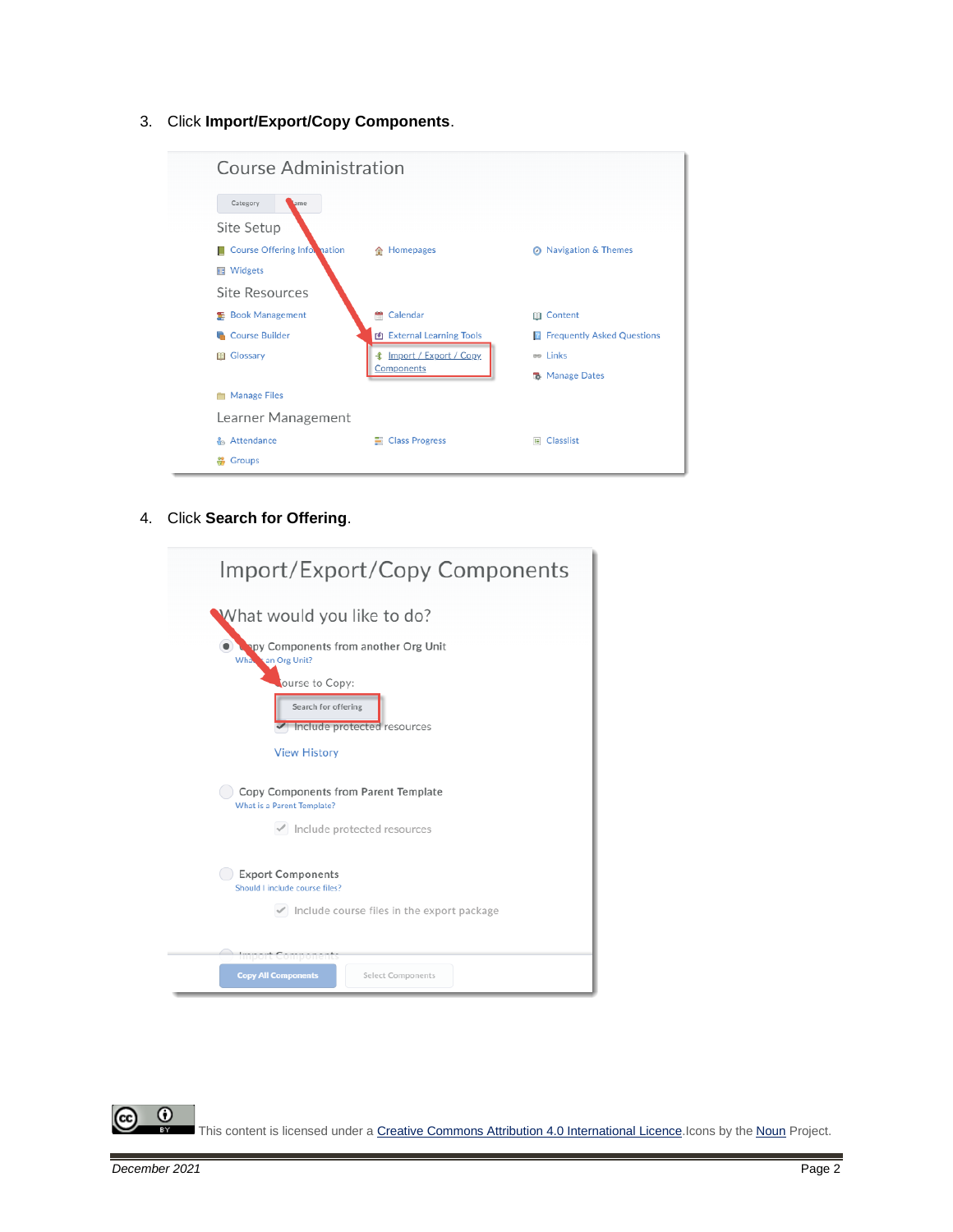5. Find the course you want to copy FROM, select it, and click **Add Selected**.



6. Click **Select Components**.



This content is licensed under [a Creative Commons Attribution 4.0 International Licence.I](https://creativecommons.org/licenses/by/4.0/)cons by the [Noun](https://creativecommons.org/website-icons/) Project.

 $\odot$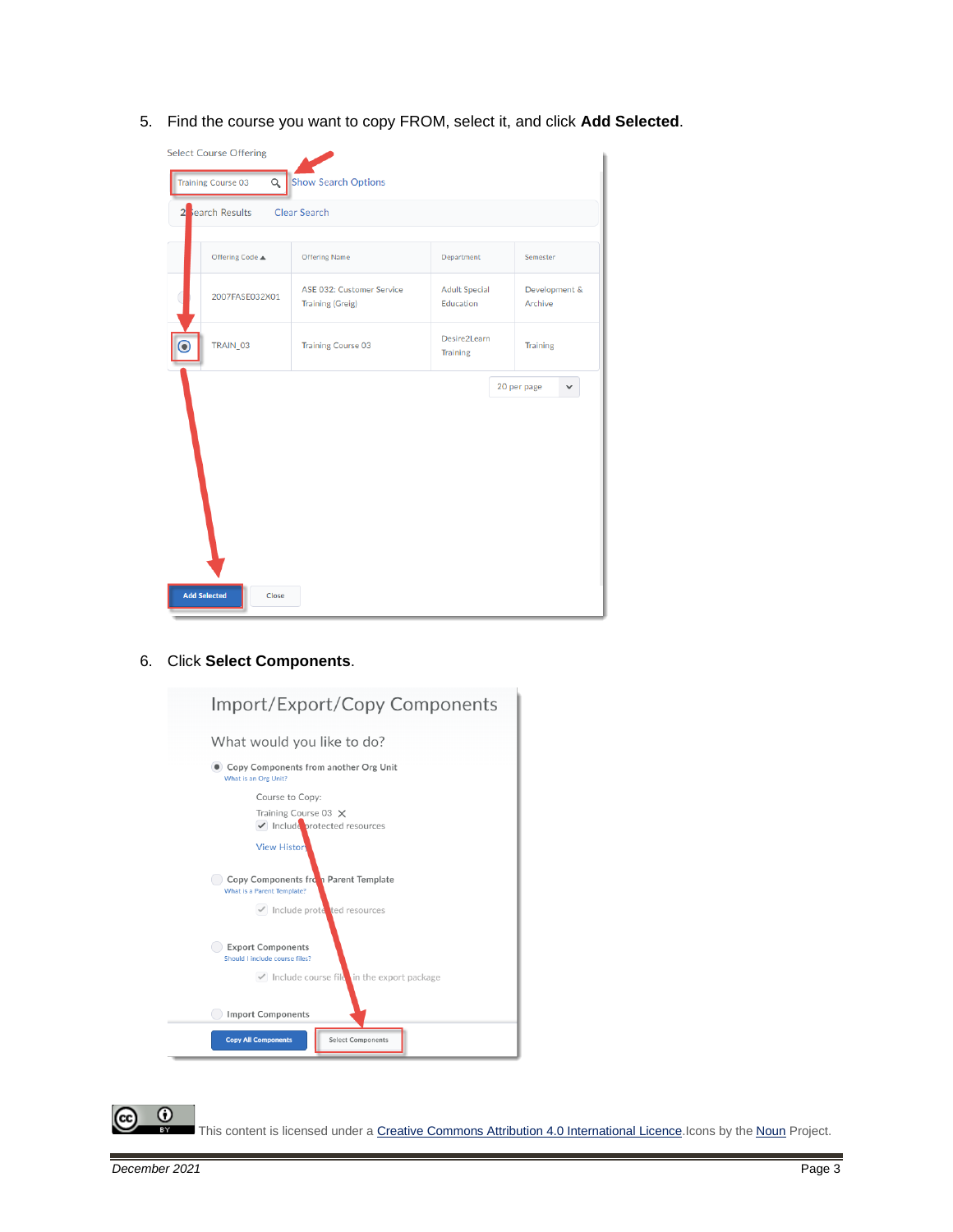7. Select **Content** (and **Select individual items to copy** if needed), AND select **External Learning Tool Links**. This second is very important as it is the link to the Kaltura video embeds in the Content you are copying. Click **Continue**.



8. If you have opted to select individual items, select them on the next page, and click **Continue**. If not, go to Step 9.



This content is licensed under [a Creative Commons Attribution 4.0 International Licence.I](https://creativecommons.org/licenses/by/4.0/)cons by the [Noun](https://creativecommons.org/website-icons/) Project.

 $\boldsymbol{\omega}$